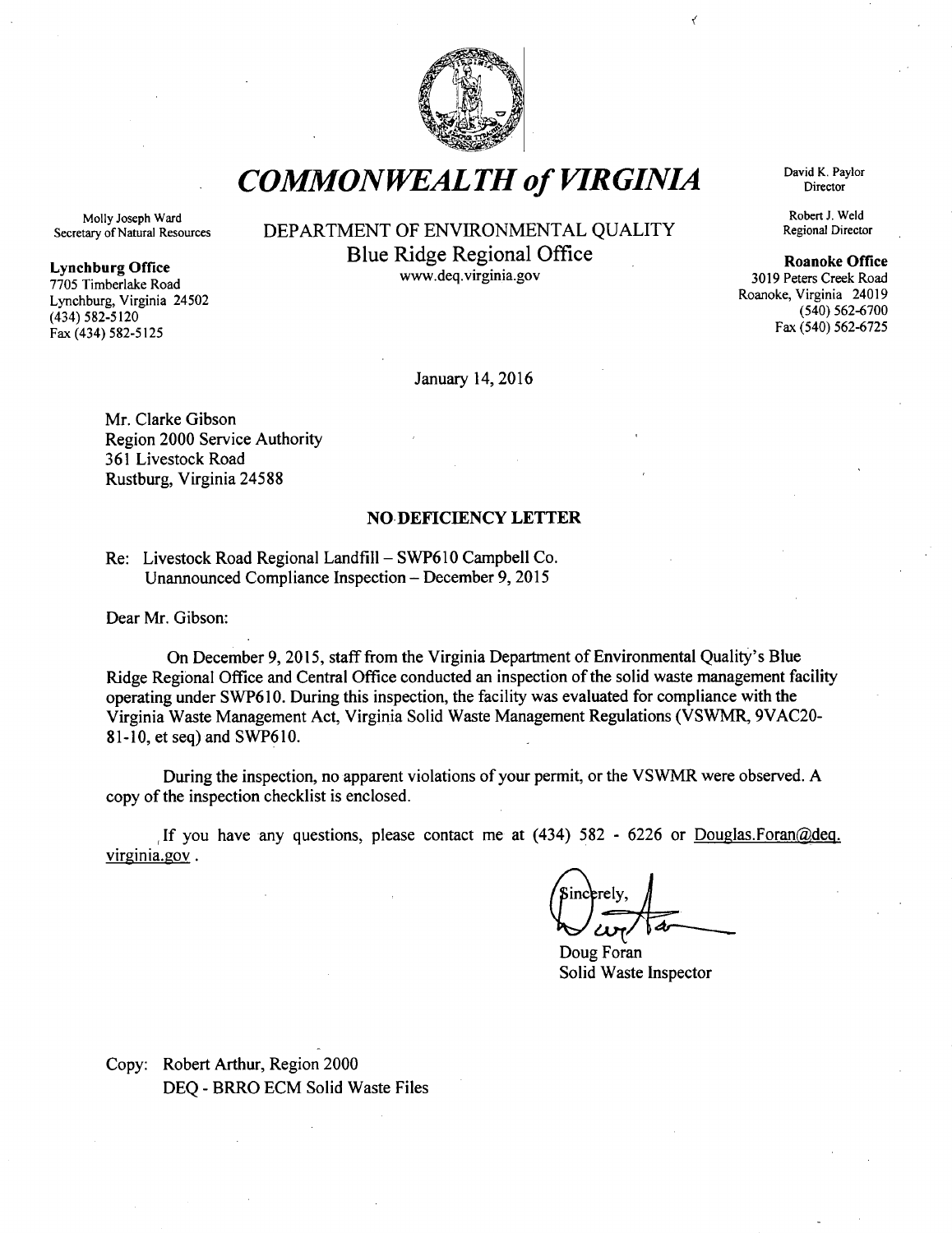08:55:55 AM

## Commonwealth of Virginia Department of Environmental Quality

Permit No.: SWP610

Insp. Date: 09-DEC-15

 $\mathbf{r}$ 

 $\bar{I}$ 

| Sanitary Landfill [SW]<br><b>Inspection Report</b>                     |                                                                  |                                        |             |
|------------------------------------------------------------------------|------------------------------------------------------------------|----------------------------------------|-------------|
| Facility Name: Region 2000 Regional Landfill - Livestock Rd Fac        | Permit No.:                                                      | <b>SWP610</b>                          |             |
| Inspection Date: 09-DEC-15<br>South Central Regional Office<br>Region: |                                                                  |                                        |             |
| Inspected By: Foran, Douglas A                                         |                                                                  |                                        |             |
| Reference                                                              | <b>Description</b>                                               | SIAVO                                  |             |
| $.10.1 - 1408.1$                                                       | <b>Disclosure Statement</b>                                      | $\mathsf{I} \mathsf{I} \mathsf{X}$     | 0           |
| 10.1-1408.2                                                            | <b>Operator Certification</b>                                    | x                                      | Ő           |
| 20-70-10 et seq.                                                       | <b>Financial Assurance</b>                                       | IJ                                     | $\mathbf 0$ |
| 20-90-10 et seq.                                                       | <b>Permit Action Fees</b>                                        | $\mathbf{u}$                           | 0           |
| 20-81-80                                                               | <b>Waste Assessment Program</b>                                  |                                        | 0           |
| 20-81-100.B                                                            | Compliance with the facility's permit                            | $\mathbf{u} \times$                    | $\mathbf 0$ |
| 20-81-100.E                                                            | Unauthorized waste program and inspection                        | x                                      | 0           |
| 20-81-130                                                              | Facility design / construction                                   |                                        | 0           |
| 20-81-140.A.1,4                                                        | Safety and fire control                                          | ШX                                     | 0           |
| 20-81-140.A.6                                                          | Pollutant discharge                                              | $\overline{\mathfrak{m}}$ $\mathsf{x}$ | 0           |
| 20-81-140.A.7                                                          | Stormwater control system maintenance                            | $\overline{\mathsf{II}}$ X             | 0           |
| 20-81-140.A.8,14-15                                                    | Facility operation, maintenance, and training                    | x                                      | 0           |
| 20-81-140.A.9-13                                                       | Hazard and nuisance control                                      | $\mathsf{I} \mathsf{X}$                | 0           |
| 20-81-140.A.16                                                         | <b>Facility self inspections</b>                                 | īΪx                                    | 0           |
| 20-81-140.A.17                                                         | Record maintained of waste received and processed                | $\overline{\mathsf{x}}$                | 0           |
| 20-81-140.B                                                            | Compaction, cover & working face                                 | īΪX                                    | 0           |
| 20-81-160                                                              | <b>Closure requirements</b>                                      | Ш                                      | 0           |
| 20-81-170                                                              | Post-closure care requirements                                   | $\mathbf{II}$                          | 0           |
| 20-81-200.A,B,E                                                        | Decomposition gas concentrations, monitoring & recordkeeping     | X                                      | 0           |
| 20-81-200.C                                                            | Decomposition gas-remediation                                    | $\overline{m}$                         | 0           |
| 20-81-200.D                                                            | Decomposition gas-odor management                                | ÏΧ                                     | 0           |
| 20-81-210                                                              | Leachate control                                                 | x                                      | 0           |
| 20-81-250                                                              | Groundwater monitoring program                                   | $\mathbf{u}$                           | 0           |
| 20-81-260                                                              | Corrective action program                                        | $\mathbf{II}$                          | 0           |
| 20-81-485<br>$\blacksquare$                                            | <b>Operations Manual</b>                                         | X                                      | Ò           |
| 20-81-530                                                              | Permittee recordkeeping and reporting                            | $\mathbf{II}$                          | 0           |
| 20-81-610-660                                                          | <b>Special Waste</b>                                             | шlх                                    | 0           |
| S = Severity Level                                                     | $V =$ Alleged violation<br>$1 =$ Inspected $A =$ Area of concern | $O = Occurrence$                       |             |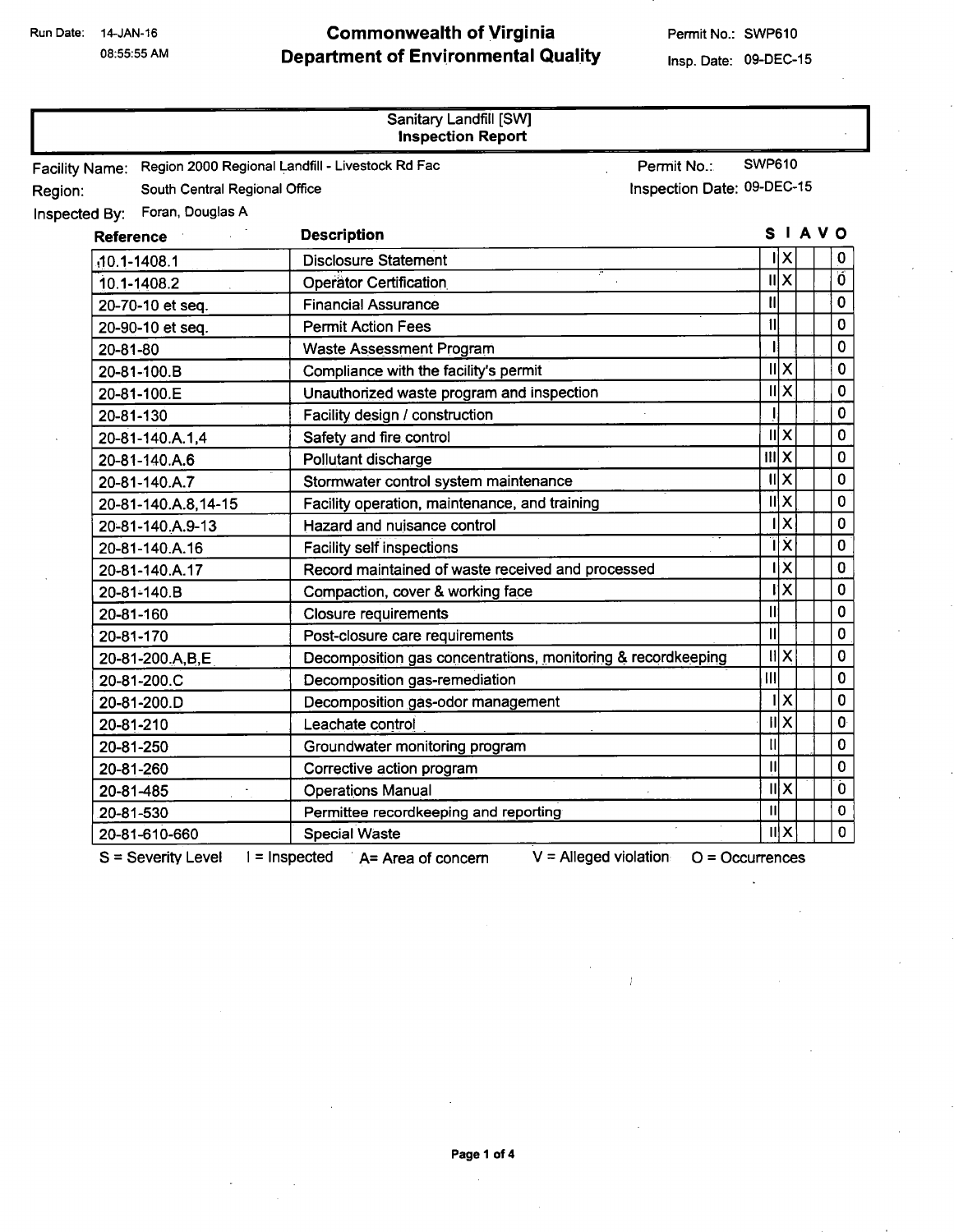# Commonwealth of Virginia Department of Environmental Quality

|                     | <b>Sanitary Landfill [SW]</b><br><b>General Comments</b>                                                                                                                                                                                                                                                                                                                                                                                                                                                                                    |  |
|---------------------|---------------------------------------------------------------------------------------------------------------------------------------------------------------------------------------------------------------------------------------------------------------------------------------------------------------------------------------------------------------------------------------------------------------------------------------------------------------------------------------------------------------------------------------------|--|
| <b>Reference</b>    | <b>Comments</b>                                                                                                                                                                                                                                                                                                                                                                                                                                                                                                                             |  |
| 10.1-1408.1         | Disclosure Statement (DS) - The key personnel list was confirmed by facility staff.                                                                                                                                                                                                                                                                                                                                                                                                                                                         |  |
| 10.1-1408.2         | Operator Certification - The Region 2000 Service Authority has 9 licensed operators on staff. All<br>operator's licenses, with the exception of Clark Gibson's license, were current.                                                                                                                                                                                                                                                                                                                                                       |  |
| 20-81-100.B         | Compliance with the facility's permit - The facility provided the following total monthly tonnages and daily<br>average tonnages for August through November 2015.                                                                                                                                                                                                                                                                                                                                                                          |  |
|                     | Total tonnage<br>Daily average tonnage                                                                                                                                                                                                                                                                                                                                                                                                                                                                                                      |  |
|                     | Section II.C of Permit Module II - Conditions of Operation - states that the landfill is limited to a daily<br>disposal limit of 2580 tons/day.                                                                                                                                                                                                                                                                                                                                                                                             |  |
| 20-81-100.E         | Unauthorized waste program and inspection - The facility has its operating hours posted at the front<br>gate. A sign identifying unauthorized wastes is posted prior to the scalehouse.<br>Sufficient random load inspections were documented to meet the 1% requirement for August,<br>September, October and November 2015.                                                                                                                                                                                                               |  |
|                     | MonthInspections conducted Loads received                                                                                                                                                                                                                                                                                                                                                                                                                                                                                                   |  |
| 20-81-140.A.1,4     | The annual unauthorized waste screening training was conducted on January 21 and 22, 2015.<br>Safety and fire control<br>140.A.1 - Safety meeting minutes for August 13, through December 3, 2015 were reviewed. Materials<br>presented and sign-in sheets listing subject, date, instructor, location and attendees were provided.<br>140.A.4 - No indication of open burning of waste was found.                                                                                                                                          |  |
| 20-81-140.A.6       | Pollutant discharge - No leachate, pollutants or other solid waste as described under subsections<br>140.A.6.a through 140.A.6.d were observed entering surface waters or wetlands at the facility.                                                                                                                                                                                                                                                                                                                                         |  |
| 20-81-140.A.7       | Stormwater control system - The facility's sediment basin was retaining stormwater. Stormwater ditch<br>lines were open. Stormwater ditch lines along the eastern toe of the landfill cell slope were being cleared<br>of sediment.                                                                                                                                                                                                                                                                                                         |  |
| 20-81-140.A.8,14-15 | Facility operation, maintenance, and training<br>140.A.8 - Access to the facility is controlled by the main gate, fencing and natural barriers.<br>140.A.15 - Sufficient equipment and trained operators were onsite operating the landfill. The facility had<br>an Aljohn compactor, a Cat 973 track loader, a 963 track loader and a Cat scraper pan in operation at the<br>landfill placing and compacting waste and applying intermediate cover to the northern cell slope. The<br>facility had additional equipment available for use. |  |
| 20-81-140.A.9-13    | Hazard and nuisance control<br>140.A.9 - Weekly litter cleanup was documented for August through November 2015. Blowing litter was<br>observed on the southeast slope of the waste cell. Three people were picking up litter.                                                                                                                                                                                                                                                                                                               |  |
|                     | 140.A.10 - The facility's odor complaint log for August through November 2015 was reviewed. The<br>facility documented 29 odor complaints in August, 37 complaints in September, 57 complaints in October<br>and 113 complaints in November. Mr. Arthur continues to follow up on odor complaints.                                                                                                                                                                                                                                          |  |
|                     | The facility provided a written summary of odor control measures to DEQ, dated August 11, 2015.<br>Measures were reviewed with Mr. Arthur.                                                                                                                                                                                                                                                                                                                                                                                                  |  |
|                     | The Leachate Cleanout Landfill Gas System/Flare - The system was in operation. The facility stated<br>operation of this system began on June 15, 2015. The inspector observed the blower and gas flare to be<br>in operation burning off collected gases.                                                                                                                                                                                                                                                                                   |  |
|                     | Misting system - The trial misting system continues to be in limited operation and was only in place along<br>the western slope of the landfill and part of the southern slope of the landfill. Mist nozzles were emitting a                                                                                                                                                                                                                                                                                                                |  |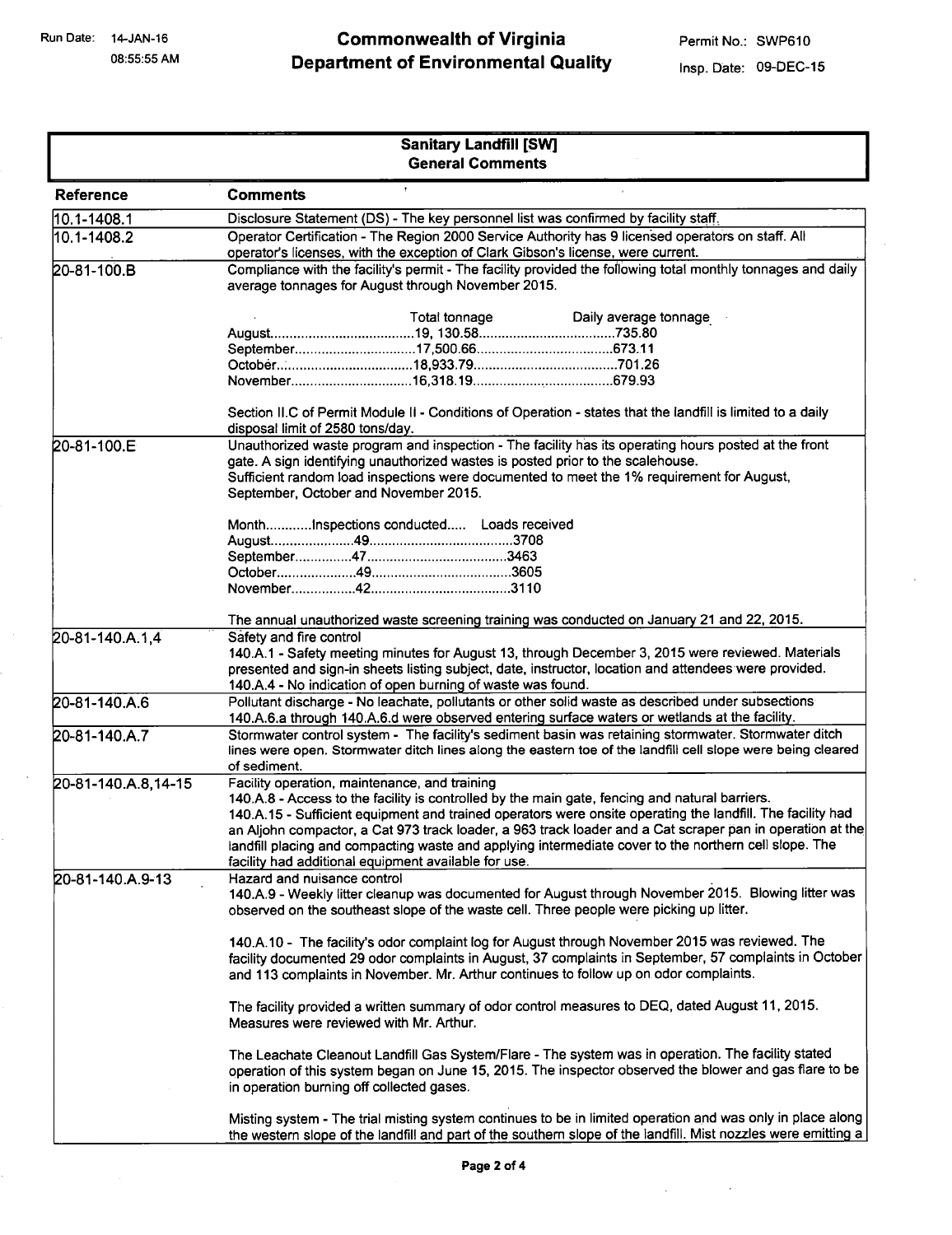08:55:55 AM

# Commonwealth of Virginia Department of Environmental Quality

| Sanitary Landfill [SW]<br><b>General Comments</b> |                                                                                                                                                                                                                                                                                                                                                                                                                                                                                                                                                                                                                                                                                                                                                                                                                                                                                                                                                                                                                                                                                                                                                                                                                                                                                                                                                                                                                                                                                                                                                                                                                                                                                                                                                                                   |  |
|---------------------------------------------------|-----------------------------------------------------------------------------------------------------------------------------------------------------------------------------------------------------------------------------------------------------------------------------------------------------------------------------------------------------------------------------------------------------------------------------------------------------------------------------------------------------------------------------------------------------------------------------------------------------------------------------------------------------------------------------------------------------------------------------------------------------------------------------------------------------------------------------------------------------------------------------------------------------------------------------------------------------------------------------------------------------------------------------------------------------------------------------------------------------------------------------------------------------------------------------------------------------------------------------------------------------------------------------------------------------------------------------------------------------------------------------------------------------------------------------------------------------------------------------------------------------------------------------------------------------------------------------------------------------------------------------------------------------------------------------------------------------------------------------------------------------------------------------------|--|
| Reference                                         | <b>Comments</b>                                                                                                                                                                                                                                                                                                                                                                                                                                                                                                                                                                                                                                                                                                                                                                                                                                                                                                                                                                                                                                                                                                                                                                                                                                                                                                                                                                                                                                                                                                                                                                                                                                                                                                                                                                   |  |
|                                                   | deodorizing spray on 1 1/2 minute intervals. The facility states this system began operation on July 17,<br>2015.                                                                                                                                                                                                                                                                                                                                                                                                                                                                                                                                                                                                                                                                                                                                                                                                                                                                                                                                                                                                                                                                                                                                                                                                                                                                                                                                                                                                                                                                                                                                                                                                                                                                 |  |
|                                                   | Portable misting "canon" - One of two units was in operation. This unit discharges deodorizing spray at<br>localized areas such as the working face.                                                                                                                                                                                                                                                                                                                                                                                                                                                                                                                                                                                                                                                                                                                                                                                                                                                                                                                                                                                                                                                                                                                                                                                                                                                                                                                                                                                                                                                                                                                                                                                                                              |  |
|                                                   | Posi-Shell/Alternate Daily Cover - The misting system deodorizer is mixed with the Posi-Shell to attempt<br>to control odors from the daily working face.                                                                                                                                                                                                                                                                                                                                                                                                                                                                                                                                                                                                                                                                                                                                                                                                                                                                                                                                                                                                                                                                                                                                                                                                                                                                                                                                                                                                                                                                                                                                                                                                                         |  |
|                                                   | Water Truck Dust Control - The deodorizing agent used in the mist spray is added to the facility's water<br>truck which is used to wet down facility roads.                                                                                                                                                                                                                                                                                                                                                                                                                                                                                                                                                                                                                                                                                                                                                                                                                                                                                                                                                                                                                                                                                                                                                                                                                                                                                                                                                                                                                                                                                                                                                                                                                       |  |
|                                                   | PH Level of WWTP Sludge - The pH level of WWTP sludge received by the facility has been increased<br>effective June 18, 2015.                                                                                                                                                                                                                                                                                                                                                                                                                                                                                                                                                                                                                                                                                                                                                                                                                                                                                                                                                                                                                                                                                                                                                                                                                                                                                                                                                                                                                                                                                                                                                                                                                                                     |  |
|                                                   | Seagulls were at the working face.                                                                                                                                                                                                                                                                                                                                                                                                                                                                                                                                                                                                                                                                                                                                                                                                                                                                                                                                                                                                                                                                                                                                                                                                                                                                                                                                                                                                                                                                                                                                                                                                                                                                                                                                                |  |
|                                                   | 140.A.13 - Internal roads were well maintained and allowed access to all active areas of the facility.                                                                                                                                                                                                                                                                                                                                                                                                                                                                                                                                                                                                                                                                                                                                                                                                                                                                                                                                                                                                                                                                                                                                                                                                                                                                                                                                                                                                                                                                                                                                                                                                                                                                            |  |
| 20-81-140.A.16                                    | Facility self inspections - The facility performed monthly self inspections on August 28, September 23,<br>October 30, and November 25, 2015. Reports were complete.                                                                                                                                                                                                                                                                                                                                                                                                                                                                                                                                                                                                                                                                                                                                                                                                                                                                                                                                                                                                                                                                                                                                                                                                                                                                                                                                                                                                                                                                                                                                                                                                              |  |
| 20-81-140.A.17                                    | Record maintained of waste received and processed - The facility creates tickets for individual waste                                                                                                                                                                                                                                                                                                                                                                                                                                                                                                                                                                                                                                                                                                                                                                                                                                                                                                                                                                                                                                                                                                                                                                                                                                                                                                                                                                                                                                                                                                                                                                                                                                                                             |  |
| 20-81-140.B<br>20-81-200.A,B,E                    | loads and maintains records of waste type and tonnage.<br>Compaction, cover & working face<br>140.B.1.a - Waste was being spread into a thin layer over the active working face and being compacted<br>into place.<br>140.B.1.b - Lifts appeared to be approximately 10-12 feet in height.<br>140.B.1.c - The facility was placing waste on the southwest end of Phase III moving toward Poplar<br>Ridge sub-division. Posi-Shell and soil had been used for daily cover. Daily cover appeared sufficient.<br>140.B.1.d - Intermediate cover was being applied to recent working faces on the northern face of the<br>waste cell at the time of the inspection. Soil cover of all outer slopes was intact with no waste penetrating.<br>Seeding had been conducted on areas that had previously received intermediate cover and grass seed<br>had germinated.<br>140.B.2 - The active working face appeared to be reasonably sized for the volume of waste received.<br>140.B.4 - One load of WWTP sludge was stockpiled at the working face before being worked into the<br>active working face.<br>140.B.5 - No white goods were observed in the working face.<br>Decomposition gas concentrations, monitoring & recordkeeping<br>200.A - Fourth quarter 2015 landfill gas (LFG) monitoring was conducted on November 6, 2015. No<br>exceedances of the lower explosive limit (LEL) or levels reaching the 80% action level for methane were<br>reported at gas boundary probes BP-01 through BP-319. No methane gas levels were reported<br>requiring action in the facility's scale house or maintenance building.<br>200.E - The fourth quarter monitoring report was reviewed at the facility's office/scale house. All<br>information required on the report was complete. |  |
| 20-81-200.D<br>20-81-210                          | Decomposition gas-odor management<br>200.D.1 - The BRRO continues to receive odor complaints from residents of the Poplar Ridge sub-<br>division and Calohan Rd. The facility and their consultant have reviewed the facility's Odor Management<br>and Control Plan (OMCP), dated November 10, 2011, as stated in Section 5.1 of the OMCP and have<br>enacted the measures described to attempt to address odors from the landfill site.<br>200.D.2 - The OMCP (Section 4.4) identifies the Environmental Compliance and Safety Manager or the<br>Operations Manager as facility contacts for odor complaints. Complaints received at the BRRO continue<br>to be forwarded to the appropriate facility staff and complainants have been provided contact information<br>for the facility and informed to notify the facility directly as well as contacting the BRRO.<br>Leachate control - The facility provided the Leachate Flow Meter Readings chart for January through                                                                                                                                                                                                                                                                                                                                                                                                                                                                                                                                                                                                                                                                                                                                                                                                      |  |
|                                                   | November 30, 2015.<br>Leachate is hard piped through a pumping station from the leachate holding tank to the Campbell County<br>Utility Service Authority sewer system to the City of Lynchburg Regional WWTP.                                                                                                                                                                                                                                                                                                                                                                                                                                                                                                                                                                                                                                                                                                                                                                                                                                                                                                                                                                                                                                                                                                                                                                                                                                                                                                                                                                                                                                                                                                                                                                    |  |